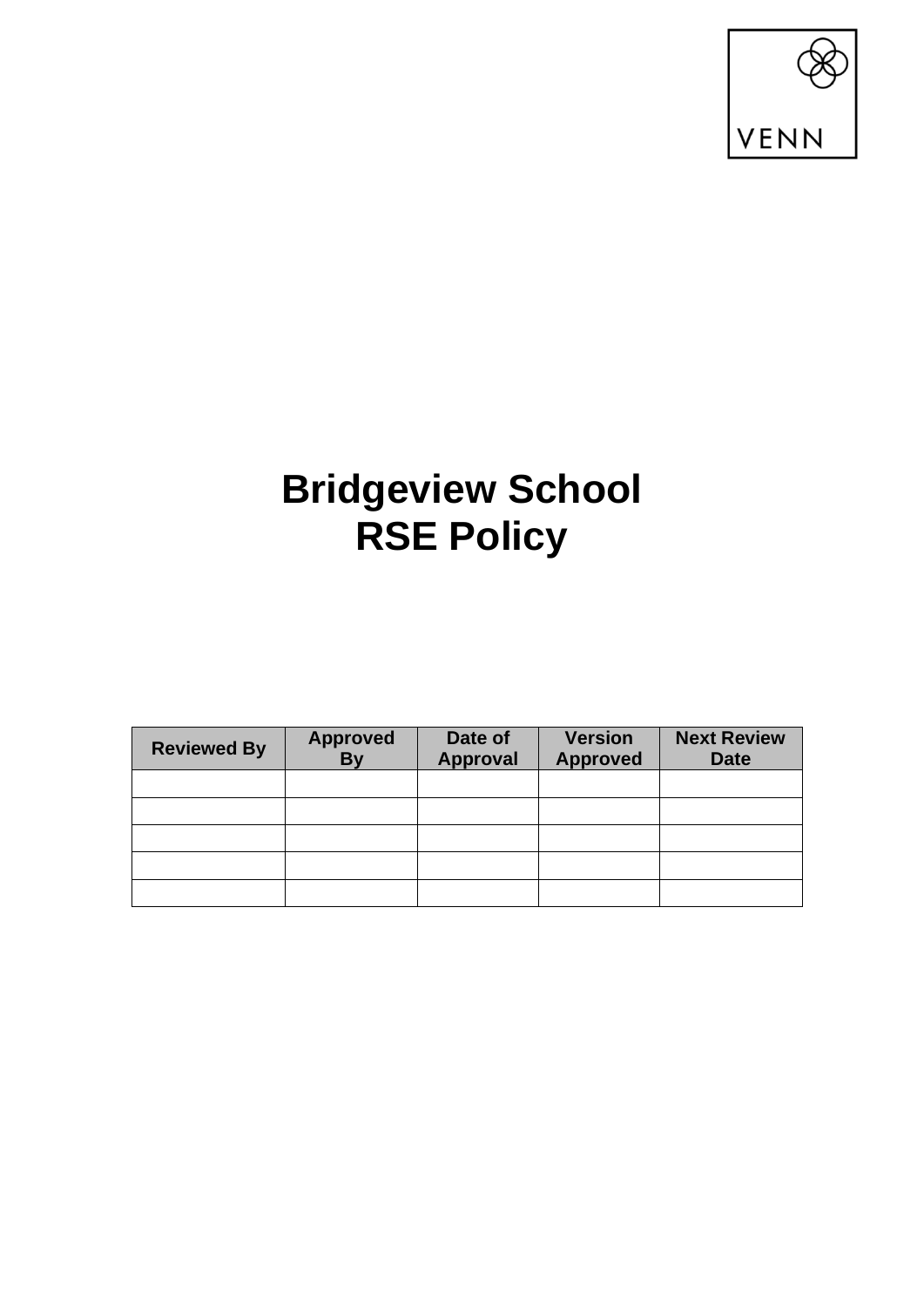

## **Aims and Objectives**

The aims of Relationships and Sex Education (RSE) at our school are to:

- Provide a framework in which sensitive discussions can take place
- Prepare pupils for puberty, and give them an understanding of sexual development and the importance of health and hygiene
- Teach pupils the correct vocabulary to describe themselves and their bodies
- Help pupils develop feelings of self-respect, confidence and empathy
- Create a positive culture around issues of sexuality and relationships, including the importance of family for the care and support of children
- Help children to understand the consequences of their actions and to behave responsibly within relationships
- To be able to recognise unsafe situations, protect themselves and ask for help and support

Bridgeview Special School considers that Relationships and Sex Education (RSE) is an integral part of the Personal, Social, Health and Economic Education (PSHE) curriculum. We aim to offer pupils a carefully planned programme on human development, relationships, sexuality and family life within a safe, comfortable atmosphere. The programme is matched to the pupils' level of maturity.

These aims complement those of the Science curriculum in KS1 and KS2.

## **Statutory Requirements**

As a special school we must provide relationships education to all pupils as per the DfE guidance for Relationships and Sex Education and Health Education (July 2020).

We are not required to provide sex education; however, we do teach the elements of sex education contained within the statutory science curriculum.

At Bridgeview Special School we teach RSE as set out in this policy.

Should you like to see the guidance from the government please visit: [https://assets.publishing.service.gov.uk/government/uploads/system/uploads/attach](https://assets.publishing.service.gov.uk/government/uploads/system/uploads/attachment_data/file/908013/Relationships_Education__Relationships_and_Sex_Education__RSE__and_Health_Education.pdf) ment data/file/908013/Relationships Education Relationships and Sex Educatio n RSE and Health Education.pdf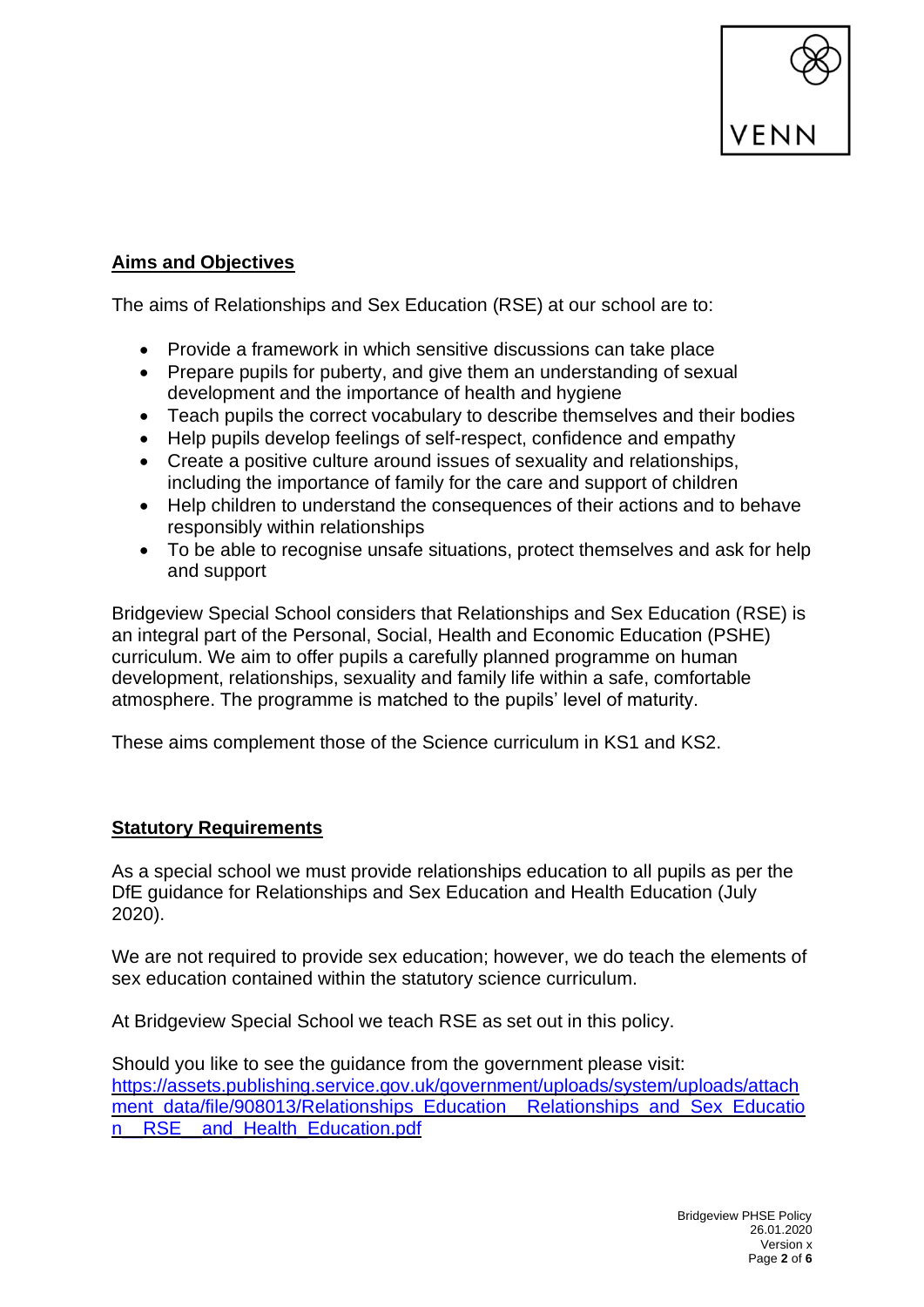

#### **Whole School Curriculum Intent**

At Bridgeview Special School we choose to deliver Relationships and Sex Education using Jigsaw, the mindful approach to PSHE.

Our use of the Jigsaw scheme ensures that all pupils access the full curriculum and are given time to reflect on their learning both within the lesson and later on. The careful sequencing of the curriculum builds in many opportunities to build on prior learning of knowledge, skills, vocabulary and understanding in every subject. This ensures that pupils are able to make links between prior learning and new learning; and gradually develop a deeper understanding of the skills and processes within subject, at their own pace and in the best way possible for each individual child.

RSE is about the emotional, social and cultural development of pupils, and involves learning about relationships, sexual health, sexuality, consent, healthy lifestyles, diversity and personal identity.

RSE involves a combination of sharing information and exploring issues and values.

RSE is not about the promotion of sexual activity.

## **Subject Curriculum Intent**

Our RSE curriculum is embedded within our PSHE curriculum. We have developed the curriculum taking into account the age, needs and feelings of pupils. If pupils ask questions outside the scope of the policy, teachers will respond in an age appropriate manner so they are fully informed and don't seek answers online.

Primary sex education will focus on:

- Sexual difference and naming body parts
- Preparing boys and girls for the changes that adolescence brings
- Exploring the impact of puberty on the body and the importance of physical hygiene
- Understanding that menstruation and wet dreams are a normal part of growing
- How a baby is conceived and born, considered in the context of relationships
- Answering each other's questions about sex and relationships with confidence and knowing where to find support and advice

As part of RSE, we ensure that no stigma is placed on children based on their home circumstances. We aim to provide accurate information and to help develop skills to enable them to understand differences and respect themselves and others. We hope to prevent and remove prejudice. RSE should contribute to promoting spiritual, moral, cultural, mental and physical development of pupils at school and within society, thus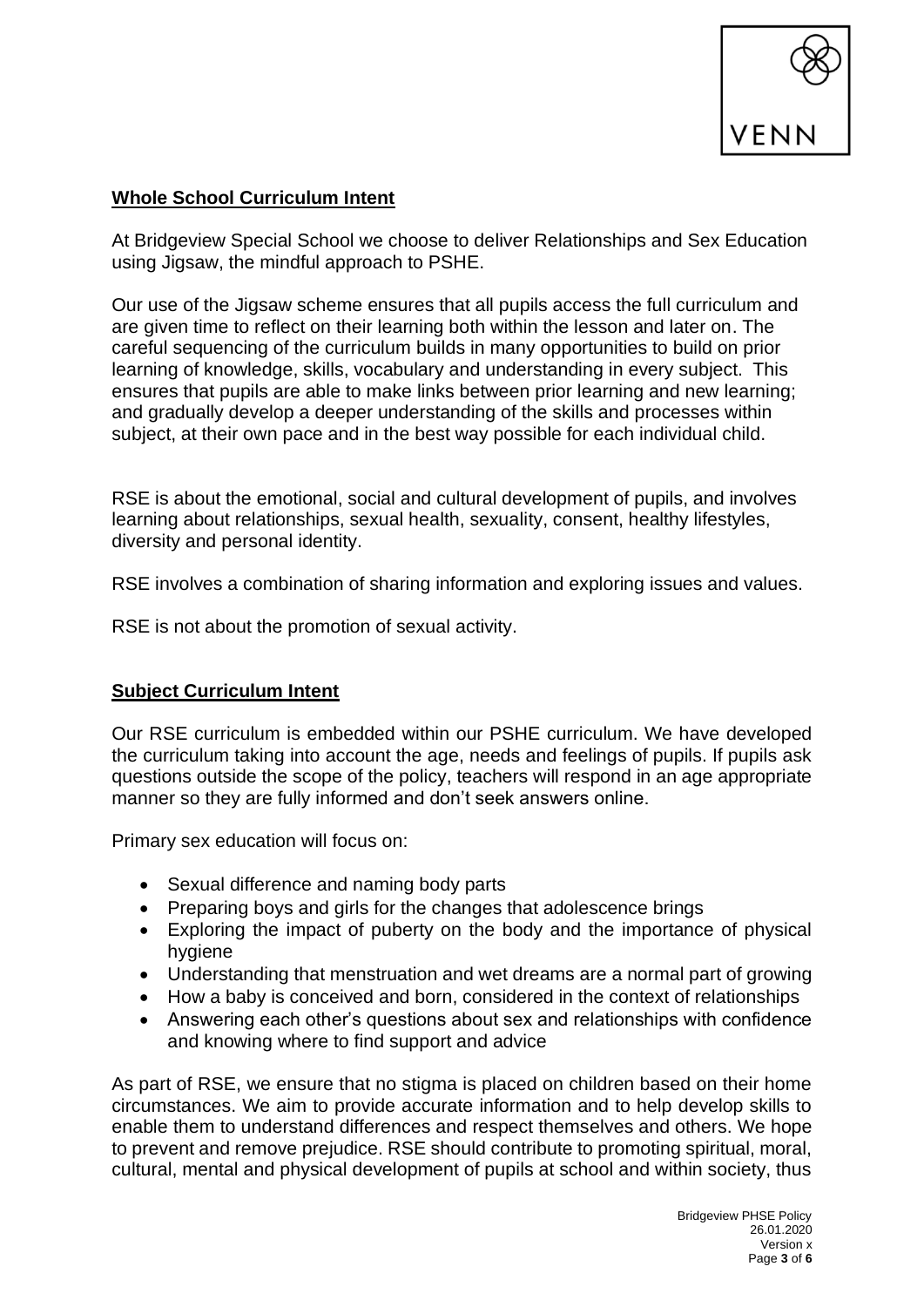

preparing them for the responsibilities and experiences of adult life. We will work towards this aim in partnership with parents and carers.

We carry out the main RSE curriculum in PSHE lessons, however we also teach RSE through other subject areas e.g. Science, PE and RE, where we feel that they contribute significantly to a child's knowledge and understanding of their own body. In RE, children reflect on family relationships, different family groups and friendships. They learn about rituals and traditions associated with birth, marriage and death and talk about emotions involved. In PE, children learn about healthy lifestyles and the importance of exercise.

#### **Subject Curriculum Implementation**

The implantation of the RSE curriculum is through a number of elements, outlined below:

- $\bullet$   $\Box$ P
- MTP
- Curriculum knowledge
- Subject specific skills
- Subject specific vocabulary
- Recap of prior learning
- Assessment
- Teacher subject knowledge
- Resources

## **Subject Curriculum Impact**

- Outcomes of pupils in each year group.
- All pupils have an understanding of how to be independent members of a community and live as active members of our democratic society.
- Pupils are self-confident and have self-esteem which enables them to make informed choices both during education and in their chosen career path.
- All pupils demonstrate healthy relationships with other members of our community and show respect for themselves and others.
- All pupils actively promote positive British values.
- Progress in PDPs

## **Curriculum Planning**

Bridgeview Special School teaches RSE through the Jigsaw program. It is a whole school approach and all children cover the same theme which is tailored to be year group appropriate.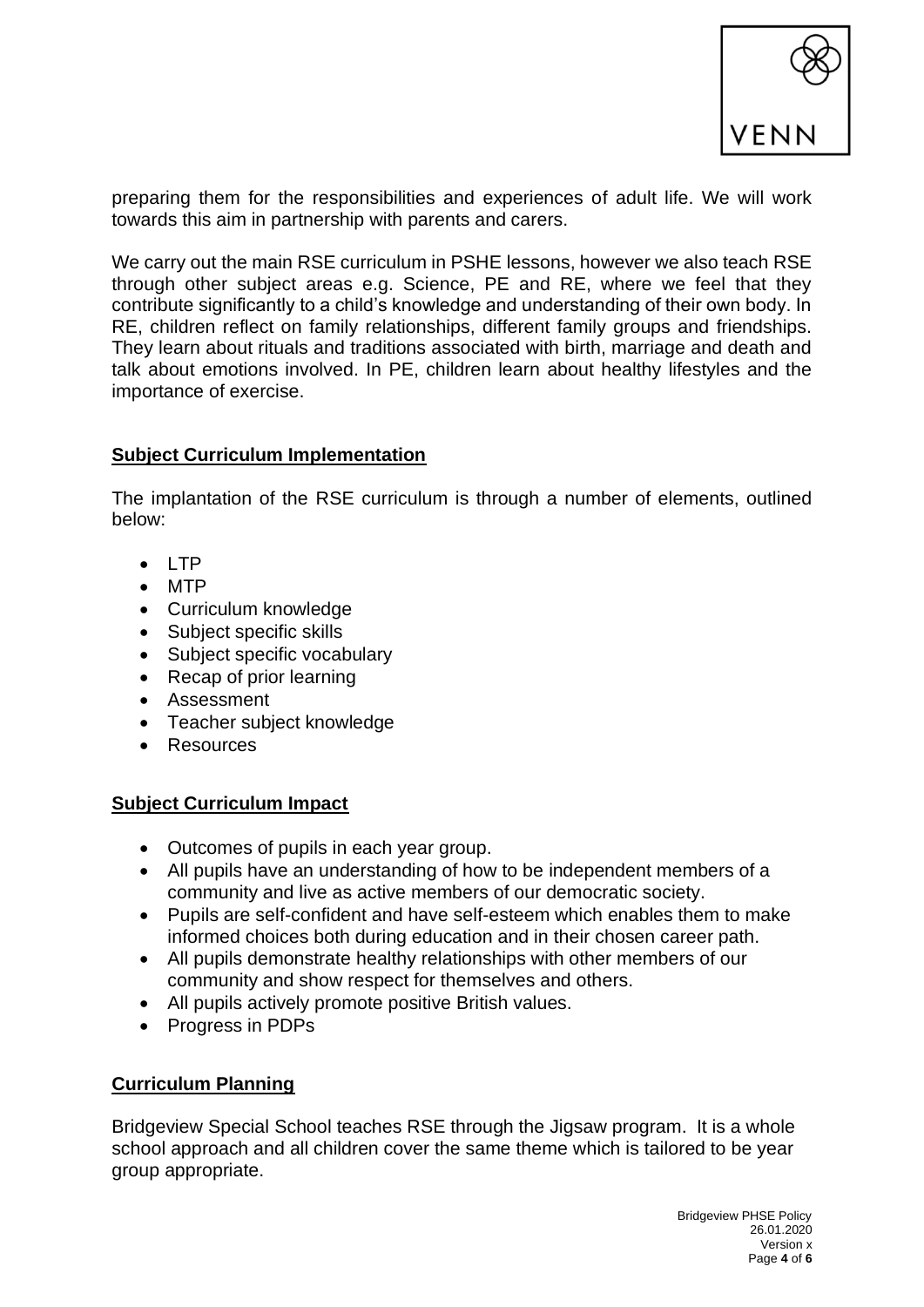

# Jigsaw covers all areas of PSHE for the primary phase, as the table below shows:

| <b>Age Group</b>             | Being Me In My World                                                                                                                                                                                                                                                     | <b>Celebrating Difference</b>                                                                                                                                                                                                                         | <b>Dreams and Goals</b>                                                                                                                                                                                                                                                              | <b>Healthy Me</b>                                                                                                                                                                                                                                   | Relationships                                                                                                                                                                                                                                                                                                          | <b>Changing Me</b>                                                                                                                                                                                                                                    |
|------------------------------|--------------------------------------------------------------------------------------------------------------------------------------------------------------------------------------------------------------------------------------------------------------------------|-------------------------------------------------------------------------------------------------------------------------------------------------------------------------------------------------------------------------------------------------------|--------------------------------------------------------------------------------------------------------------------------------------------------------------------------------------------------------------------------------------------------------------------------------------|-----------------------------------------------------------------------------------------------------------------------------------------------------------------------------------------------------------------------------------------------------|------------------------------------------------------------------------------------------------------------------------------------------------------------------------------------------------------------------------------------------------------------------------------------------------------------------------|-------------------------------------------------------------------------------------------------------------------------------------------------------------------------------------------------------------------------------------------------------|
| Ages<br>$3 - 5$<br>$(F1-F2)$ | Self-identity<br><b>Understanding feelings</b><br>Being in a classroom<br>Being gentle<br><b>Rights and responsibilities</b>                                                                                                                                             | <b>Identifying talents</b><br><b>Being special</b><br><b>Families</b><br>Where we live<br><b>Making friends</b><br>Standing up for yourself                                                                                                           | <b>Challenges</b><br>Perseverance<br>Goal-setting<br><b>Overcoming obstacles</b><br>Seeking help<br>Jobs<br><b>Achieving goals</b>                                                                                                                                                   | <b>Exercising bodies</b><br><b>Physical activity</b><br><b>Healthy food</b><br>Sleep<br>Keeping clean<br>Safety                                                                                                                                     | <b>Family life</b><br><b>Friendships</b><br><b>Breaking friendships</b><br><b>Falling out</b><br>Dealing with bullying<br>Being a good friend                                                                                                                                                                          | <b>Bodies</b><br>Respecting my body<br>Growing up<br>Growth and change<br>Fun and fears<br>Celebrations                                                                                                                                               |
| Ages<br>$5 - 6$              | Feeling special and safe<br>Being part of a class<br><b>Rights and responsibilities</b><br><b>Rewards and feeling proud</b><br><b>Consequences</b><br><b>Owning the Learning Charter</b>                                                                                 | Similarities and differences<br><b>Understanding bullying and</b><br>knowing how to deal with it<br><b>Making new friends</b><br><b>Celebrating the differences</b><br>in everyone                                                                    | <b>Setting goals</b><br>Identifying successes and<br>achievements<br><b>Learning styles</b><br>Working well and celebrating<br>achievement with a partner<br><b>Tackling new challenges</b><br><b>Identifying and overcoming</b><br>obstacles<br><b>Feelings of success</b>          | Keeping myself healthy<br><b>Healthier lifestyle choices</b><br>Keeping clean<br>Being safe<br>Medicine safety/safety with<br>household items<br>Road safety<br>Linking health and happiness                                                        | Belonging to a family<br>Making friends/being a good friend<br><b>Physical contact preferences</b><br>People who help us<br>Qualities as a friend and person<br>Self-acknowledgement<br>Being a good friend to myself<br><b>Celebrating special relationships</b>                                                      | Life cycles - animal and human<br>Changes in me<br>Changes since being a baby<br>Differences between female and<br>male bodies (correct terminology)<br>Linking growing and learning<br>Coping with change<br><b>Transition</b>                       |
| Ages<br>$6 - 7$              | Hopes and fears for the year<br><b>Rights and responsibilities</b><br>Rewards and consequences<br>Safe and fair learning<br>environment<br>Valuing contributions<br><b>Choices</b><br><b>Recognising feelings</b>                                                        | Assumptions and<br>stereotypes about gender<br><b>Understanding bullying</b><br>Standing up for self and<br>others<br>Making new friends<br><b>Gender diversity</b><br>Celebrating difference and<br>remaining friends                                | Achieving realistic goals<br>Perseverance<br>Learning strengths<br>Learning with others<br>Group co-operation<br>Contributing to and sharing<br>success                                                                                                                              | Motivation<br><b>Healthier choices</b><br>Relaxation<br>Healthy eating and nutrition<br><b>Healthier snacks and sharing</b><br>food                                                                                                                 | Different types of family<br>Physical contact boundaries<br>Friendship and conflict<br><b>Secrets</b><br><b>Trust and appreciation</b><br><b>Expressing appreciation for special</b><br>relationships                                                                                                                  | Life cycles in nature<br>Growing from young to old<br>Increasing independence<br>Differences in female and male<br>bodies (correct terminology)<br><b>Assertiveness</b><br>Preparing for transition                                                   |
| Ages<br>$7 - 8$              | Setting personal goals<br>Self-identity and worth<br>Positivity in challenges<br>Rules, rights and<br>responsibilities<br><b>Rewards and consequences</b><br><b>Responsible choices</b><br>Seeing things from others'<br>perspectives                                    | <b>Families and their</b><br>differences<br>Family conflict and how to<br>manage it (child-centred)<br>Witnessing bullying and how<br>to solve it<br>Recognising how words can<br>be hurtful<br><b>Giving and receiving</b><br>compliments            | Difficult challenges and achieving<br><b>SUCCess</b><br>Dreams and ambitions<br><b>New challenges</b><br>Motivation and enthusiasm<br>Recognising and trying to<br>overcome obstacles<br><b>Evaluating learning processes</b><br><b>Managing feelings</b><br><b>Simple budgeting</b> | Exercise<br><b>Fitness challenges</b><br>Food labelling and healthy swaps<br>Attitudes towards drugs<br>Keeping safe and why it's<br>important online and off line<br>scenarios<br>Respect for myself and others<br><b>Healthy and safe choices</b> | Family roles and responsibilities<br>Friendship and negotiation<br>Keeping safe online and who to go to<br>for help<br>Being a global citizen<br>Being aware of how my choices affect<br>others<br>Awareness of how other children<br>have different lives<br><b>Expressing appreciation for family</b><br>and friends | How babies grow<br>Understanding a baby's needs<br>Outside body changes<br>Inside body changes<br><b>Family stereotypes</b><br>Challenging my ideas<br><b>Preparing for transition</b>                                                                |
| <b>Age Group</b>             | Being Me In My World                                                                                                                                                                                                                                                     | <b>Celebrating Difference</b>                                                                                                                                                                                                                         | <b>Dreams and Goals</b>                                                                                                                                                                                                                                                              | <b>Healthy Me</b>                                                                                                                                                                                                                                   | <b>Relationships</b>                                                                                                                                                                                                                                                                                                   | <b>Changing Me</b>                                                                                                                                                                                                                                    |
| Ages<br>$8 - 9$              | Being part of a class team<br>Being a school citizen<br>Rights, responsibilities and<br>democracy (school council)<br><b>Rewards and consequences</b><br><b>Group decision-making</b><br>Having a voice<br>What motivates behaviour                                      | Challenging assumptions<br>Judging by appearance<br>Accepting self and others<br><b>Understanding influences</b><br><b>Understanding bullying</b><br>Problem-solving<br>Identifying how special and<br>unique everyone is<br><b>First impressions</b> | Hopes and dreams<br>Overcoming disappointment<br>Creating new, realistic dreams<br><b>Achieving goals</b><br>Working in a group<br><b>Celebrating contributions</b><br><b>Resilience</b><br><b>Positive attitudes</b>                                                                | <b>Healthier friendships</b><br>Group dynamics<br>Smoking<br>Alcohol<br><b>Assertiveness</b><br>Peer pressure<br><b>Celebrating inner strength</b>                                                                                                  | Jealousy<br>Love and loss<br>Memories of loved ones<br>Getting on and Falling Out<br>Girlfriends and boyfriends<br>Showing appreciation to people and<br>animals                                                                                                                                                       | <b>Being unique</b><br>Having a baby<br>Girls and puberty<br>Confidence in change<br><b>Accepting change</b><br>Preparing for transition<br><b>Environmental change</b>                                                                               |
| Ages<br>$9 - 10$             | Planning the forthcoming year<br>Being a citizen<br><b>Rights and responsibilities</b><br><b>Rewards and consequences</b><br>How behaviour affects groups<br>Democracy, having a voice,<br>participating                                                                 | Cultural differences and how<br>they can cause conflict<br>Racism<br><b>Rumours and name-calling</b><br><b>Types of bullying</b><br>Material wealth and<br>happiness<br>Enjoying and respecting<br>other cultures                                     | <b>Future dreams</b><br>The importance of money<br>Jobs and careers<br>Dream job and how to get there<br><b>Goals in different cultures</b><br>Supporting others (charity)<br>Motivation                                                                                             | Smoking, including vaping<br>Alcohol<br>Alcohol and anti-social behaviour<br><b>Emergency aid</b><br><b>Body image</b><br>Relationships with food<br><b>Healthy choices</b><br>Motivation and behaviour                                             | Self-recognition and self-worth<br><b>Building self-esteem</b><br>Safer online communities<br><b>Rights and responsibilities online</b><br>Online gaming and gambling<br>Reducing screen time<br>Dangers of online grooming<br><b>SMARRT internet safety rules</b>                                                     | Self- and body image<br>Influence of online and media on<br>body image<br>Puberty for girls<br>Puberty for boys<br><b>Conception (including IVF)</b><br><b>Growing responsibility</b><br>Coping with change<br>Preparing for transition               |
| <b>Ages</b><br>$10 - 11$     | Identifying goals for the year<br><b>Global citizenship</b><br>Children's universal rights<br>Feeling welcome and valued<br>Choices, consequences and<br>rewards<br><b>Group dynamics</b><br>Democracy, having a voice<br>Anti-social behaviour<br><b>Role-modelling</b> | <b>Perceptions of normality</b><br><b>Understanding disability</b><br><b>Power struggles</b><br><b>Understanding bullying</b><br>Inclusion/exclusion<br>Differences as conflict,<br>difference as celebration<br>Empathy                              | Personal learning goals, in and<br>out of school<br><b>Success criteria</b><br><b>Emotions in success</b><br>Making a difference in the world<br>Motivation<br><b>Recognising achievements</b><br><b>Compliments</b>                                                                 | <b>Taking personal responsibility</b><br>How substances affect the body<br><b>Exploitation, including 'county</b><br>lines' and gang culture<br><b>Emotional and mental health</b><br><b>Managing stress</b>                                        | <b>Mental health</b><br>Identifying mental health worries and<br>sources of support<br>Love and loss<br><b>Managing feelings</b><br>Power and control<br><b>Assertiveness</b><br><b>Technology safety</b><br>Take responsibility with technology<br>use                                                                | Self-image<br><b>Body image</b><br><b>Puberty and feelings</b><br>Conception to birth<br><b>Reflections about change</b><br><b>Physical attraction</b><br><b>Respect and consent</b><br>Boyfriends/girlfriends<br><b>Sexting</b><br><b>Transition</b> |

## **Parents' right to withdraw**

Parents do not have the right to withdraw their children from relationships education.

Parents have the right to withdraw their children from non-statutory components of sex education within RSE.